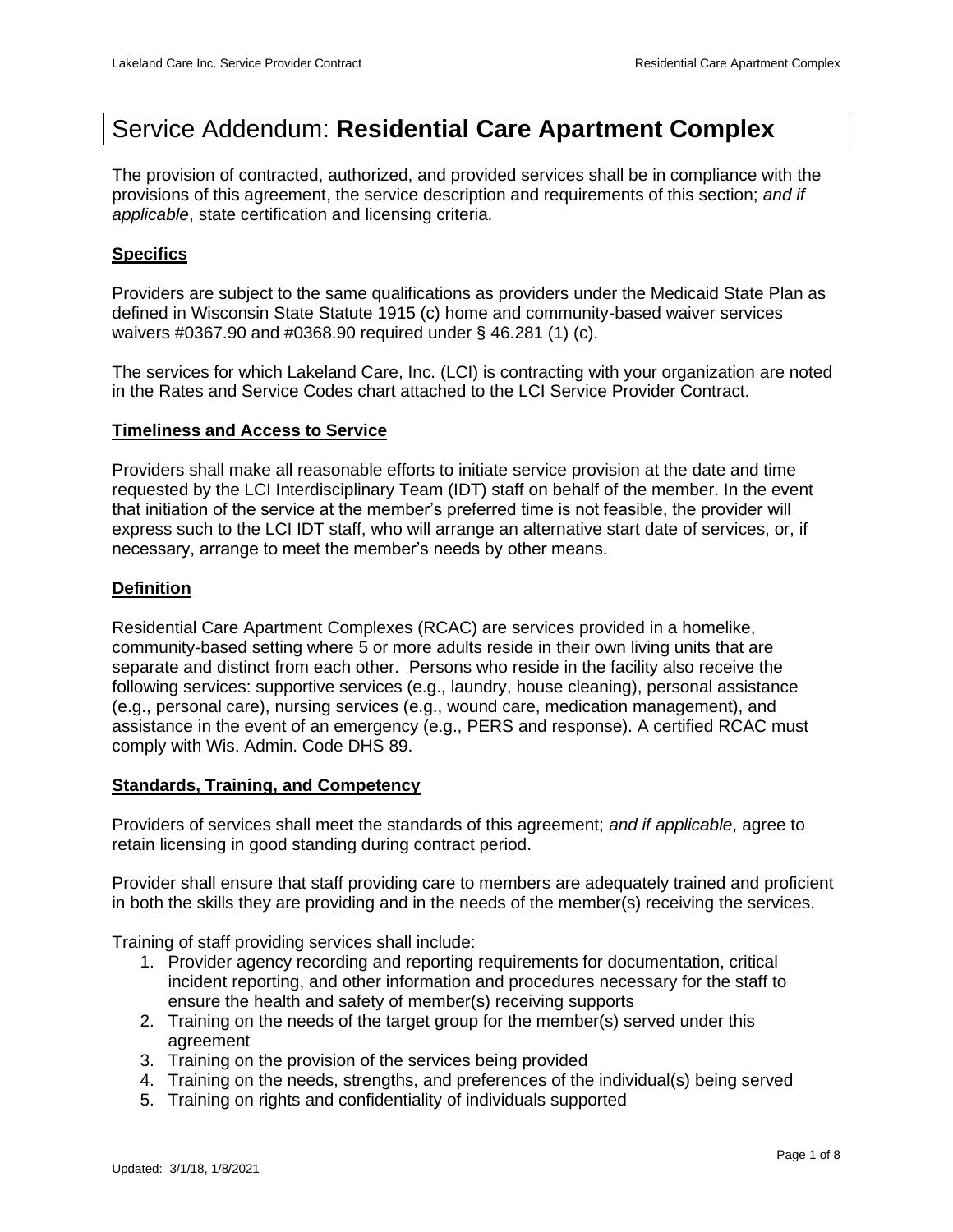- 6. Information and provider procedure for adherence to the LCI policies below:
	- a. Incident Management System
	- b. Restraint and Seclusion Policy and Procedure
	- c. Communication Expectations
	- d. Unplanned use of restrictive measure
	- e. Confidentiality

Provider shall ensure competency of individual employees performing services to the LCI members. Competency shall include assurance of the general skills and abilities necessary to perform assigned tasks.

# **Staff to Member Ratio**

Provider's staff to member ratio shall be in accordance with state licensure and certification requirements as expressed by ordinance, state and federal rules and regulations applicable to the services covered by this contract. Provider shall be adequately staffed to meet the needs of members as defined in their assessments and individual service plans.

# **Staffing Assignment and Turnover**

The provision of successful services is attributable in large part to the strength of the relationship between a member and the staff directly providing the service. Given this contributory factor, provider agrees to make every effort to match and retain direct care staff under this agreement in a manner that optimizes consistency.

In order to establish and preserve this relationship, providers must take specific precautions to establish and monitor these services. Providers must have a process in place for:

- 1. Members to provide feedback on their experience with the employees performing these tasks and respond when appropriate.
- 2. Written information indicating who within the organization to contact with concerns, or questions related to the provision of services or direct care staff.
- 3. Provider will forward documentation and/or feedback to the LCI IDT staff to allow members to express concerns to individuals other than the individual who performs the task.

Changes in staff assignments to specific members and within the organization are at the discretion of the provider. Provider agrees to take member requests for specific staff into consideration when assigning or reassigning staff to specific members and will notify the LCI IDT staff in their reporting of any changes to staff providing services.

# **Collaboration and Coordination of Care**

Through the use of the Resource Allocation Decision method (RAD), the LCI IDT staff shall assess the member's needs and outcomes to determine the amount of services to be authorized. The LCI IDT staff shall exchange pertinent information with the provider at the time the referral is made to assure all health and safety needs are provided during the services. This information exchange shall include the assessed needs and amount of authorized units as it relates to services.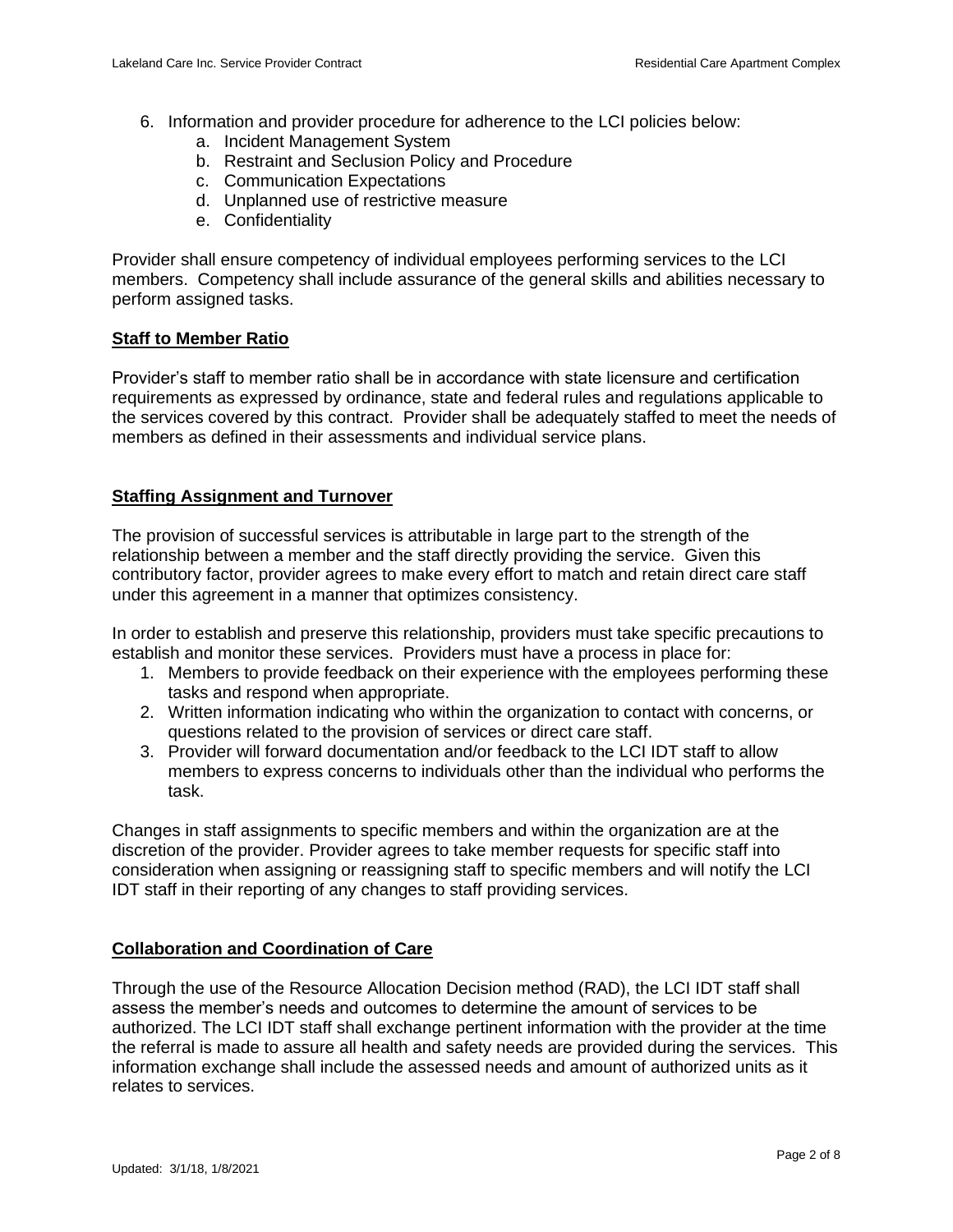All aspects of service shall be discussed between the LCI IDT staff, member or legal representative, and provider to ensure proper collaboration.

Through the use of the RAD, the LCI IDT staff shall assess the member's needs and outcomes to determine the necessity of placement. Prior to admitting a member into a facility:

- 1. The LCI IDT staff will make a referral to the facility for an assessment. At this time the IDT staff will share any information, assessment data and/or historical data to assist the facility with their assessment and development of their care plan; the LCI IDT staff will inform the facility of specific health and safety needs to be addressed.
- 2. The Individual Service Plan (ISP) must be reviewed and completed prior to authorization and member moving into the facility.
- 3. Within 30 days of admission into the facility, the LCI IDT staff will meet with the member and legal representative (if applicable) and facility manager to review the care plan and any updates.

Note: There maybe instances of expedited admission in which case LCI IDT staff would not be able to share the information, assessment data and/or historical data, the specific health and safety needs before admission. The LCI IDT staff will provide this pertinent information within three business days of admission to the facility.

## **Agency Communication Responsibilities**

Providers shall notify the LCI Network Quality Specialist (NQS) of any visits by their licensing or other regulatory entities within 3 days from the conclusion of the visit.

- If a citation is issued, then the provider will supply LCI with copy of applicable plan of correction submitted to the Division of Quality Assurance (DQA) concurrent with submitting to licensing.
	- $\circ$  Plan of correction must demonstrate a systematic change in practices that is reasonably expected to result in an ongoing correction of identified violations.
	- $\circ$  LCI reserves the right to require additional plan(s) of correction from providers as it adheres to this agreement and/or applicable licensing standards. Providers must update the NQS and Quality Specialist (QS) when the provider appeals the Statement of Deficiency (SOD) from DQA.

Provider shall ensure a mechanism for recording and reporting to the LCI IDT staff and other appropriate agencies incidents including:

- a. Changes in:
	- Condition (medical, behavioral, mental)
	- Medications, treatments, or MD order
	- Falls (with or without injury)
	- Urgent Care, Emergency Room or Hospitalization
	- Death: anticipated or unexpected
	- Any other circumstances warranting the completion of an agency incident or event report
	- Unplanned use of restrictive measure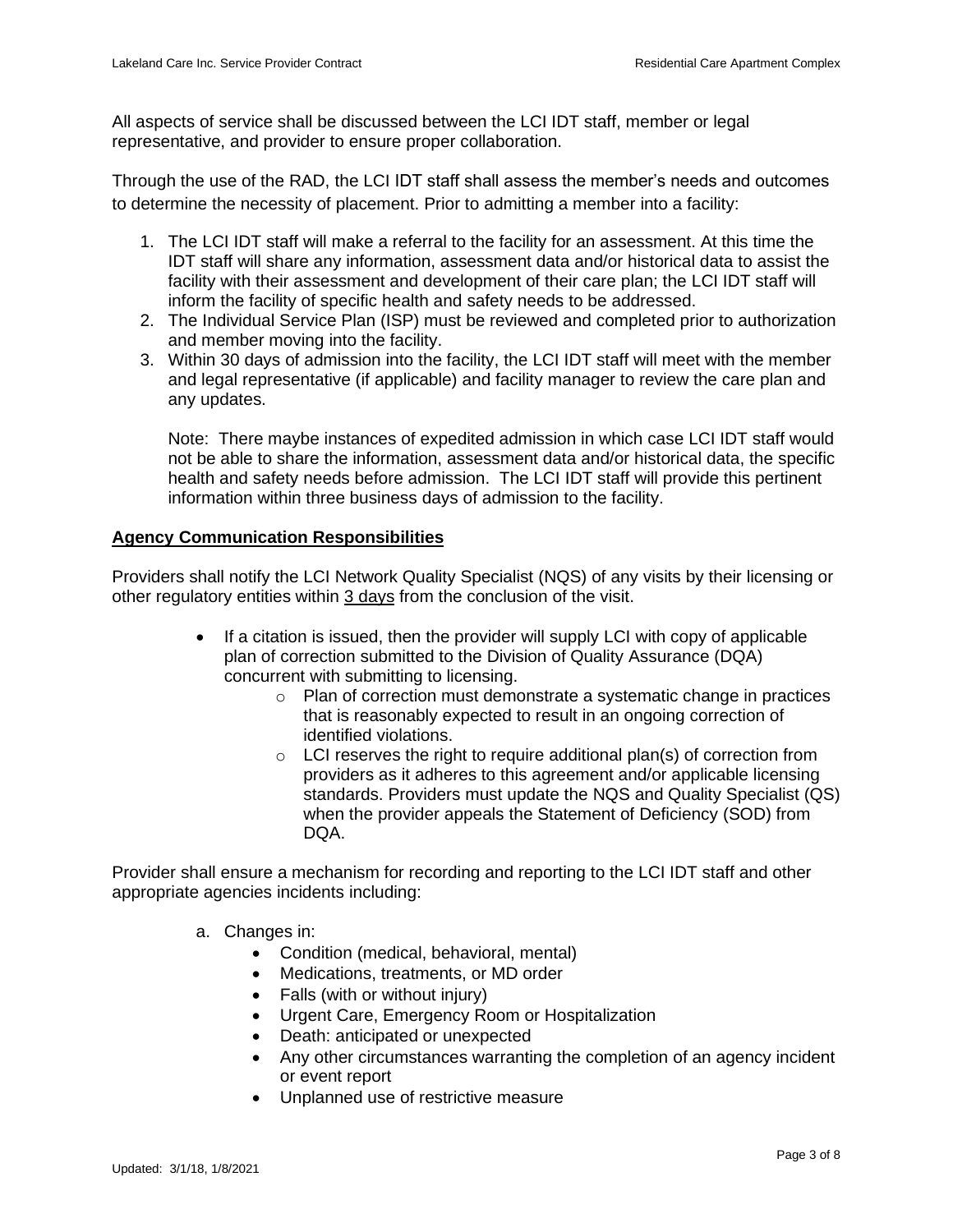- b. Communication/Coordination regarding:
	- Medical Equipment or Supplies
	- Plan of Care development and reevaluation
	- Transition difficulty, discharge planning
	- Ongoing Care Management

Note: Staff will first follow their own established in-house protocol. Staff will then inform the LCI IDT staff of *any member circumstance that would warrant family or physician notification* including, but not limited to the above circumstances.

#### **Documentation**

Providers shall comply with documentation as required by this agreement; *and if applicable*, state licensure and certification requirements as expressed by ordinance, state and federal rules and regulations applicable to the services covered by this contract.

At any time, the LCI IDT staff may request:

- A written report to enhance the coordination and/or quality of care; which includes:
	- o Changes in members' activities
	- o List of supportive tasks provided
	- $\circ$  Ongoing concerns specific to the member
	- o Additional documentation of the services provided

Each LCI member shall have a developed plan of care specific to their needs which address each area of service need being provided. A copy of this care plan shall be supplied to LCI IDT staff.

#### **Billable Units**

Provider rates for provision of services will incorporate all administrative and business functions related to the provision of service. Contracted rates include the provision of administrative functions necessary for services and are not billable beyond units provided to each authorized member.

Providers should reference the Rates and Service Codes chart of the agreement for contract units and rates.

Providers should use increments as listed in the rates and service codes chart to bill LCI up to the authorized number of units for the member. Providers can only bill for services rendered to the member. Provider will refund LCI the total amount of any/all units billed without services rendered to the LCI member.

Providers are required to provide for all identified care needs during the provision of services and are specifically prohibited from billing fraudulently for additional services during the provision of these services.

Family Care services administered by LCI are funded by state and federal tax dollars though the Medical Assistance program. As a publicly-funded system, LCI strives to maintain the integrity of the program by ensuring that all services are billed as authorized by LCI, and as rendered to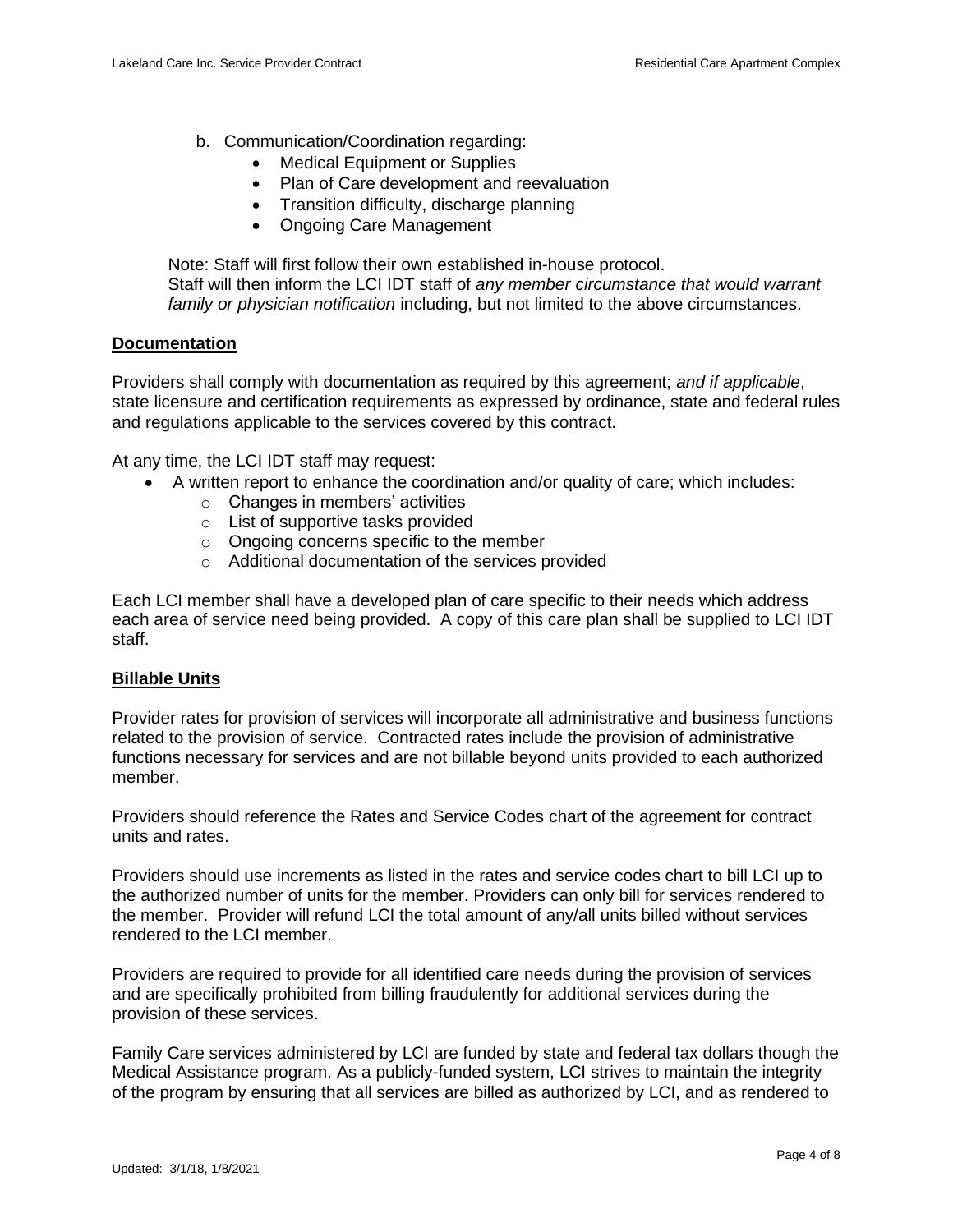members. LCI ensures this protection, by regularly conducting random reviews of claims submitted by its contracted providers. LCI reserves the right to request verification documentation from providers. This could include but is not limited to: providers' case notes, files, documentation and records.

## **Additional Considerations:**

- Services will be provided as identified and authorized by the LCI IDT staff.
- Providers may not limit or deny any LCI member services due to dissatisfaction with their LCI contracted rate.
- Provider may terminate service to a member after issuing to the appropriate parties (including the member/legal representative and LCI) a 30-day written notice. This notice must comply with requirements of any applicable tenant's rights laws. The provider shall collaborate with the member/guardian, LCI IDT staff and potential provider(s) in order to ensure a smooth transition for the member, providing service until a new placement is secured. 30-day notice is not required due to death of a resident, or when an emergency termination is necessary to prevent harm to the health and safety of the member or other household individuals.
- LCI pre-authorizes all of its services. If provider bills for more units than authorized without prior authorization, these services may be denied.
- In the case that a LCI member cancels service, the provider must contact the LCI IDT staff. Services cancelled will not necessarily be rescheduled and should not be assumed by the provider.
- Provider can bill LCI for any day that they provide a service to the member, even if the member does not sleep in the facility that night.
- Provider cannot bill LCI for the following circumstances:
	- o When a member is discharged from the setting at the provider's request
	- o A member elects to move to a different setting
	- o A member goes on vacation
	- o A member attends a camp
	- o A member dis-enrolls from LCI
	- o The death of member

## **Bed Hold Policy:**

- The LCI/Provider contract with residential providers allows for payment of up to 14 days to hold a member's bed. This payment is to ensure the availability of the member's primary residence after their temporary absence. Payments are for the explicit purpose of holding the bed for the absent member who is anticipated to return to the facility.
- Bed hold payments will not be made if the member is not expected to return to the facility. Examples of situations when a bed hold payment would not be warranted include when a member is discharged from the setting at the provider's request, a member elects to move to a different facility, a member disenrolls, or the member dies.
- Bed hold charges will be paid per the LCI Provider services contract only when there is agreement on the part of LCI and the provider that the member is expected to return to their current room.
- Bed hold days will begin on the first day following the day the member last resided in the original facility. For example, the member last resided at the original facility on Sunday, November 14<sup>th</sup>. The Bed Hold would begin for the member on Monday, November 15<sup>th</sup>.
- If a request for bed hold payment exceeds 14 days, the following criteria will be followed: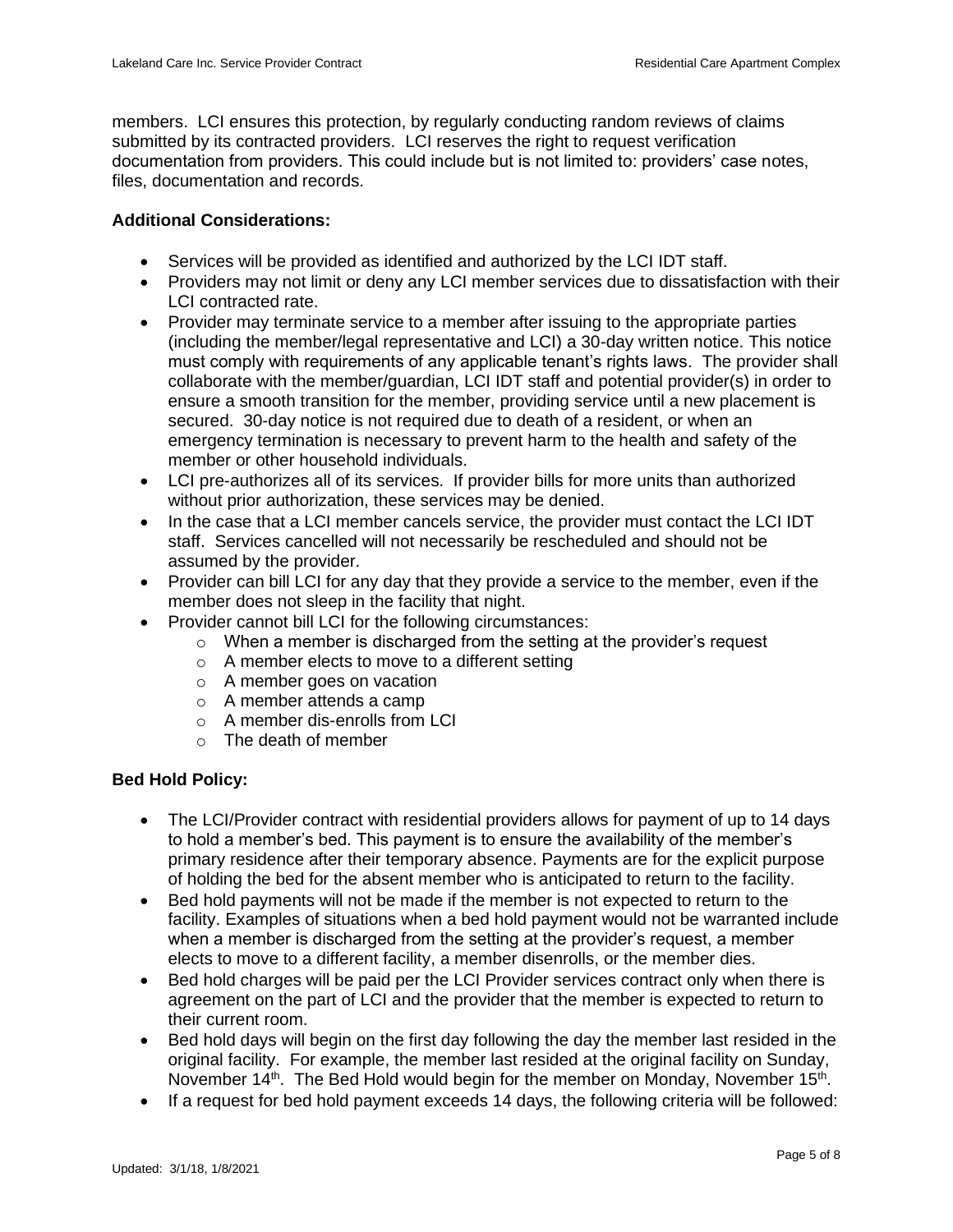$\circ$  In cases where the IDT staff, IDT staff Supervisor and the provider concur that a continued bed hold is the only practical means to ensure the member's long-term care outcome, a bed hold payment beyond 14 days may be negotiated.

#### **Rates**

Residential rates will be for a period of not less than one year, unless there is mutual agreement to a shorter term. Residential services subcontracts or amendments shall be based on the Lakeland Care acuity-based rate setting model unless otherwise specified.

Rates may be changed:

- 1. Anytime, through mutual agreement of the Managed Care Organization (MCO) and provider.
- 2. When a member's change in condition warrants a change in the acuity-based rate setting model.
- 3. When a rate has been in effect for at least twelve months, and a change is proposed for an individual member or facility:
	- a. The MCO must provide a sixty-day written notice to the provider prior to implementation of the new rate.
	- b. The rate change may apply to the entire contract or to specific rates within the contract, but only on a prospective basis.
	- c. Rates which are reduced using sub. 3. are protected from additional decreases during the subsequent twelve (12) month period.
	- d. When changes occur when members or residents move in or out, the rate will be effective the date of the move.

#### **Scope of Services**

A contract for community residential services with LCI incorporates the services and supports listed below. This list is not all encompassing, but a listing of general categories and examples of costs typically incurred in each category. Community substitute care settings include the following items and supports:

#### **Physical Environment**

- 1. Physical Space- sleeping accommodations in compliance with facility regulations including, access to all areas of facility and grounds.
- 2. Furnishing all common area and bedroom furnishings including the following: bed, mattress with pad, pillows, bedspreads, blankets, sheets, pillowcases, towels and washcloths, window coverings, floor coverings.
- 3. Equipment All equipment that becomes a permanent part of the facility (Examples: all lifts, grab bars, ramps and other accessibility modifications, alarms, pull-stations and/or call lights/pendants). Equipment such as fall alarms, bed alarms, Hoyer lifts, Sit-to-Stand lifts are to be purchased by and remain the property of the provider.
- 4. Housekeeping services- including laundry services, household cleaning supplies, and bathroom toilet paper and paper towels.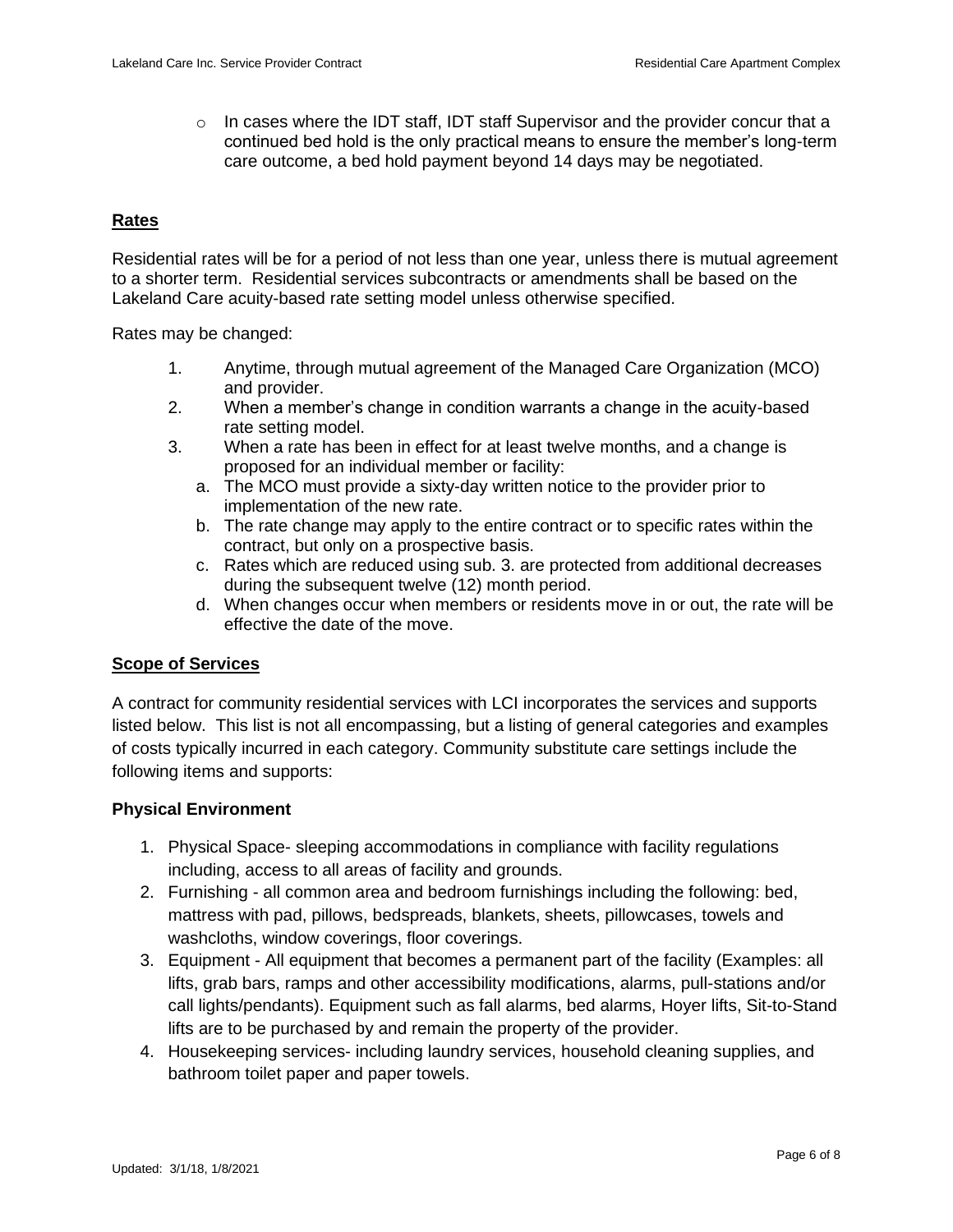- 5. Building Maintenance including interior and exterior structure integrity and upkeep, pest control, and garbage and refuse disposal.
- 6. Grounds Maintenance including lawn, shrub, and plant maintenance, snow and ice removal.
- 7. Building Protective Equipment- carpet pads, wall protectors, baseboard protectors, etc.
- 8. Building Support Systems- including heating, cooling, air purifier, water and electrical systems installation, maintenance and utilization costs.
- 9. Fire and Safety Systems- including installation, inspection and maintenance costs.
- 10. Food- 2 meals plus snacks, including any special dietary accommodations, supplements, thickeners and consideration for individual preferences, cultural or religious customs of the individual resident.
	- a. Enteral feedings (tube feedings) are excluded from this requirement, and are the responsibility of LCI. Providers cannot accept payment for board when members are receiving all nutrition via enteral feedings (tube feedings).
- 11. Telephone and Media Access- access to make and receive calls and acquisition of information and news (e.g. television, newspaper, internet).

# **Program Services Program**

- 1. Supervision- adequate qualified staff to meet the scheduled and unscheduled needs of members.
- 2. Personal Care, Assistance with Activities of Daily Living and Daily Living Skills Training.
- 3. Activities, Socialization and Access to Community Activities- including facility leisure activities, community activities information and assistance with accessing, and assistance with socialization with family and other social contacts. Members' preferences shall be taken into consideration.
- 4. Health Monitoring- including coordination of medical appointments and accompanying members to medical service when necessary.
- 5. Medication Management- including managing or administering medications and the cost associated with delivery, storage, packaging, documenting and regimen review. (The cost of bubble packaging, pre drawn syringes, etc. costs are part of MA and/or Medicare Part D benefit and not billable to members or cost that can be incurred by other funding sources).
- 6. Behavior Management-including participation with the MCO in the development and implementation of Behavioral Treatment Plans and Behavioral Intervention Plans.
- 7. Facility Supplies and Equipment- first aid supplies, gauze pads, blood pressure cuffs, stethoscopes, thermometers, cotton balls, medication and specimen cups, gait belts, etc.
- 8. Personal Protective Equipment for staff use- including gloves, gowns, masks, etc.
- 9. OSHA and Infection Control Systems- including hazardous material bags, sharps disposal containers, disposable and/or reusable wash cloths, wipes, bed pads, air quality - free of unpleasant odors and second hand smoke etc.
- 10. Transportation transportation of the member is included in the scope of residential services. Residential service providers may meet the transportation need by transporting members directly or by purchasing and/or coordinating transportation from another